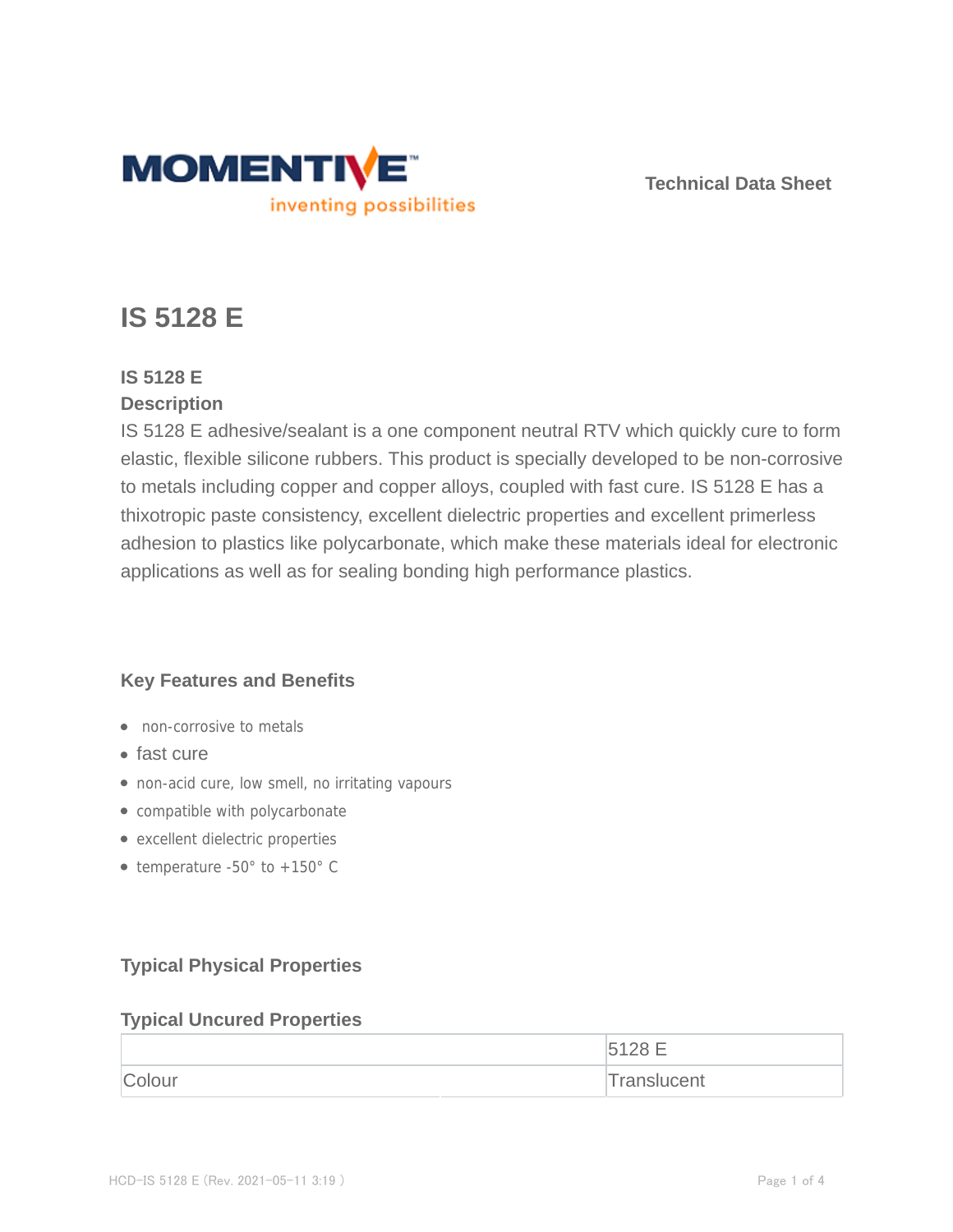| Density                               | q/cm <sup>3</sup> | 1.03  |
|---------------------------------------|-------------------|-------|
| Tack Free Time                        | minutes           | 10    |
| Consistency                           |                   | Paste |
| Application rate,<br>6mm orifice/2bar | g/min             | 250   |

## **Typical Cured Properties**

| Property                    | <b>Test Method</b> | Unit          | <b>Typical value</b> |
|-----------------------------|--------------------|---------------|----------------------|
| <b>Hardness</b>             | <b>DIN 53505</b>   | Shore A       | 20                   |
| E Mod @ 100%                | <b>DIN 53504</b>   | <b>MPa</b>    | 0.35                 |
| <b>Tensile Strength</b>     | <b>DIN 53504</b>   | <b>MPa</b>    | 1.7                  |
| Elongation                  | <b>DIN 53504</b>   | $\frac{0}{0}$ | 550                  |
| <b>Dielectric Strength</b>  |                    | kV/mm         | 25                   |
| Dielectric Constant (50 Hz) |                    |               | 2.8                  |
| Dissipation Factor (50 Hz)  |                    |               | 0.005                |
| <b>Volume Resistivity</b>   |                    | ohm-cm        | 1x1015               |

## **Patent Status**

Standard copy to come

## **Product Safety, Handling and Storage**

Standard copy to come

#### **Limitations**

Standard copy to come

#### **Contact Information**

Email commercial.services@momentive.com

## **Telephone**

|  | <b>Americas</b> |  |
|--|-----------------|--|
|  |                 |  |

**Americas Latin America EMEAI- Europe, Middle ASIA PACIFIC East, Africa & India**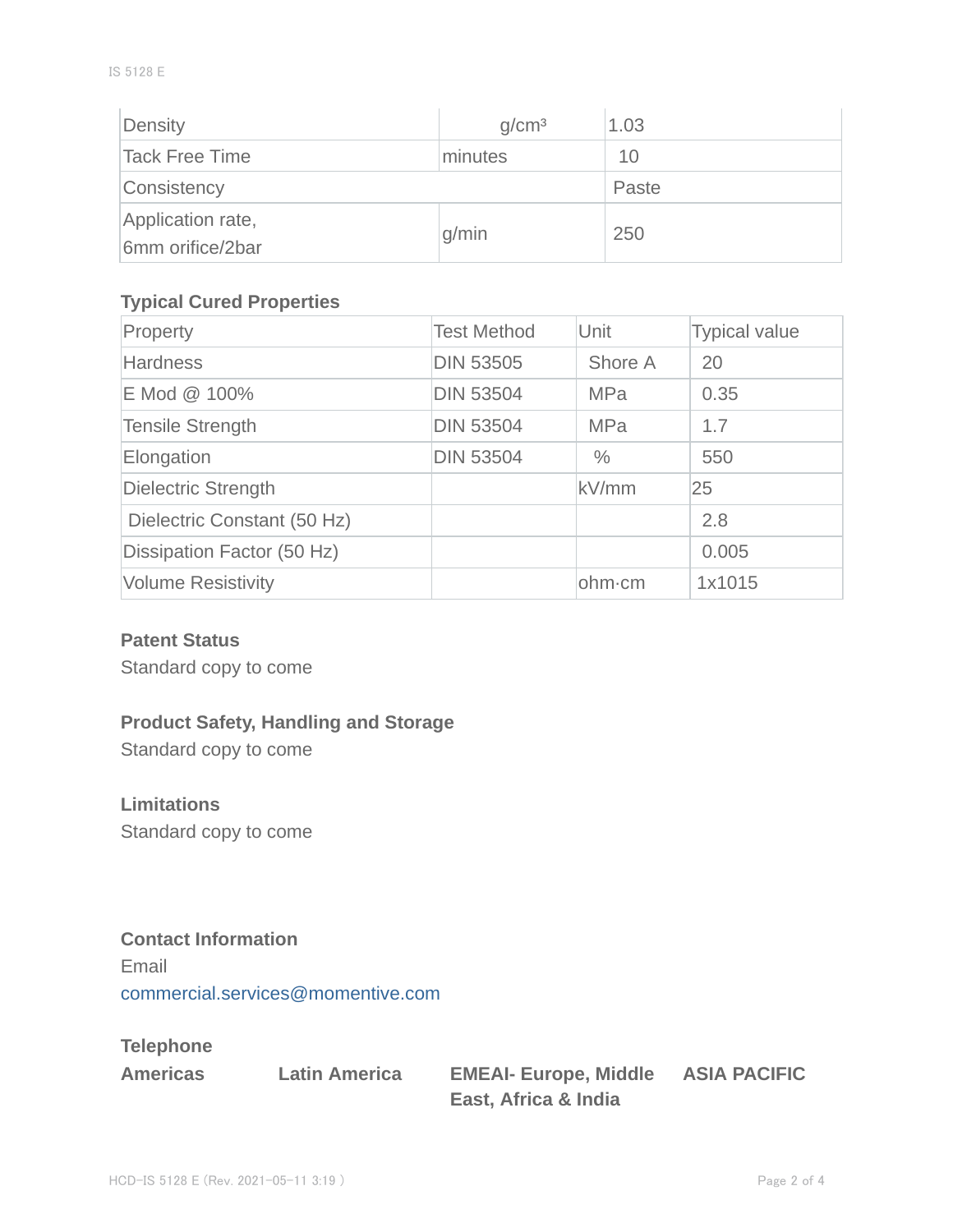| +1 800 295 2392      | <b>Brazil</b>        | <b>Europe</b>             | <b>China</b>     |
|----------------------|----------------------|---------------------------|------------------|
| Toll free*           | +55 11 4534 9650     | +390510924300             | 800 820 0202     |
| +704 805 6946        | <b>Direct Number</b> | Direct number             | Toll free        |
| <b>Direct Number</b> |                      |                           | +86 21 3860 4892 |
|                      |                      |                           | Direct number    |
| *All American        | <b>Mexico</b>        | India, Middle East &      | Japan            |
| countries            | +52 55 2169 7670     | <b>Africa</b>             | +81 3 5544 3111  |
|                      | <b>Direct Number</b> | + 91 44 71212207          | Direct number    |
|                      |                      | Direct number*            |                  |
|                      |                      | *All Middle Eastern       | <b>Korea</b>     |
|                      |                      | countries, Africa, India, | +82 2 6201 4600  |

For literature and technical assistance, visit our website at: www.momentive.com

#### **DISCLAIMER:**

**THE MATERIALS, PRODUCTS AND SERVICES OF MOMENTIVE PERFORMANCE MATERIALS INC. AND ITS SUBSIDIARIES AND AFFILIATES (COLLECTIVELY "SUPPLIER"), ARE SOLD SUBJECT TO SUPPLIER'S STANDARD CONDITIONS OF SALE, WHICH ARE INCLUDED IN THE APPLICABLE DISTRIBUTOR OR OTHER SALES AGREEMENT, PRINTED ON THE BACK OF ORDER ACKNOWLEDGMENTS AND INVOICES, AND AVAILABLE UPON REQUEST. ALTHOUGH ANY INFORMATION, RECOMMENDATIONS, OR ADVICE CONTAINED HEREIN IS GIVEN IN GOOD FAITH, SUPPLIER MAKES NO WARRANTY OR GUARANTEE, EXPRESS OR IMPLIED, (i) THAT THE RESULTS DESCRIBED HEREIN WILL BE OBTAINED UNDER END-USE CONDITIONS, OR (ii) AS TO THE EFFECTIVENESS OR SAFETY OF ANY DESIGN INCORPORATING ITS PRODUCTS, MATERIALS, SERVICES, RECOMMENDATIONS OR ADVICE. EXCEPT AS PROVIDED IN SUPPLIER'S STANDARD CONDITIONS OF SALE, SUPPLIER AND ITS REPRESENTATIVES SHALL IN NO EVENT BE RESPONSIBLE FOR ANY LOSS RESULTING FROM ANY USE OF ITS MATERIALS, PRODUCTS OR SERVICES DESCRIBED HEREIN.** Each user bears full responsibility for making its own determination as to the suitability of Supplier's materials, services, recommendations, or advice for its own particular use. Each user must identify and perform all tests and analyses necessary to assure that its finished parts incorporating Supplier's products, materials, or services will be safe and suitable for use under